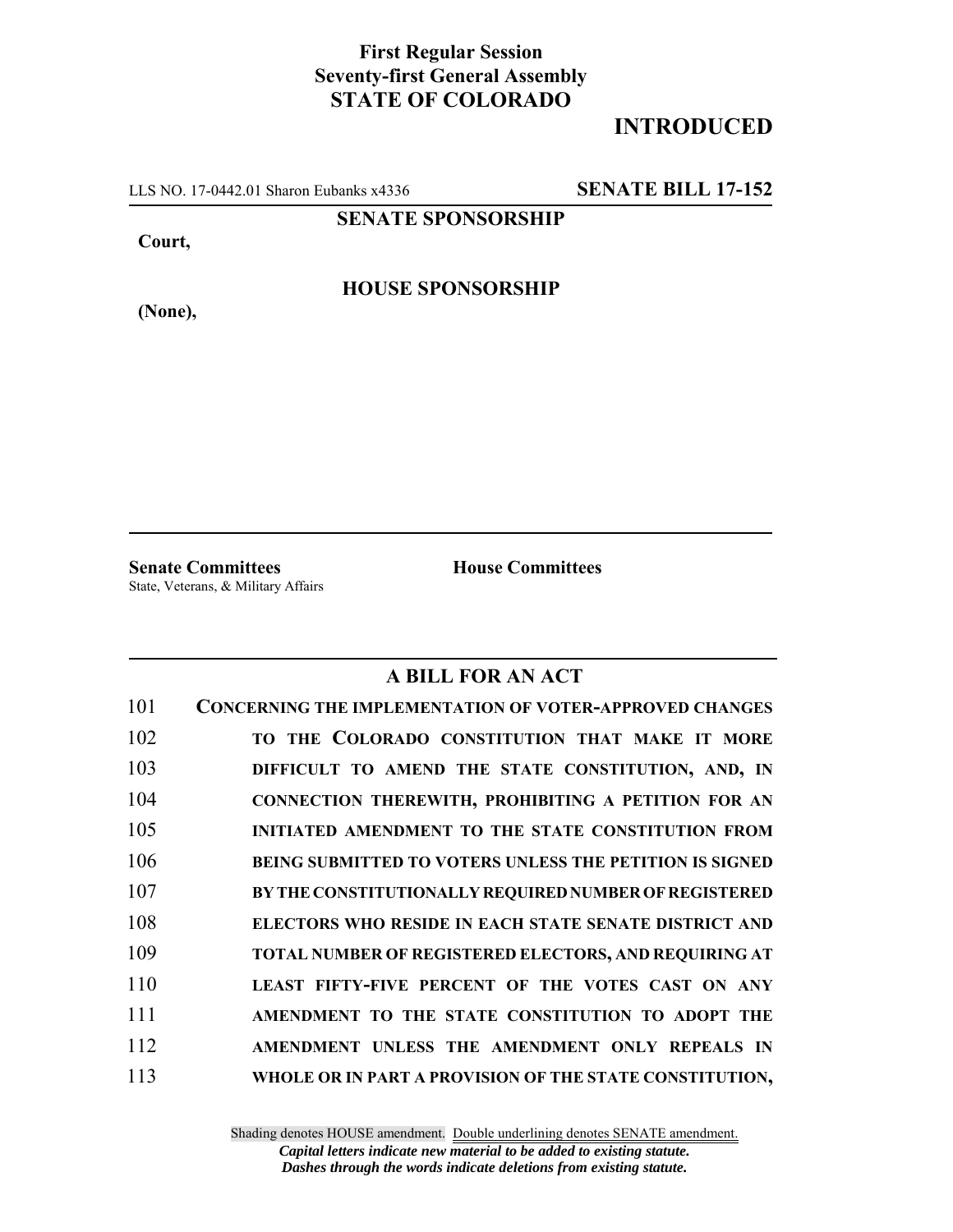102 **THE AMENDMENT TO ADOPT THE AMENDMENT.**

## **Bill Summary**

*(Note: This summary applies to this bill as introduced and does not reflect any amendments that may be subsequently adopted. If this bill passes third reading in the house of introduction, a bill summary that applies to the reengrossed version of this bill will be available at http://leg.colorado.gov.)*

The bill implements changes to the Colorado constitution approved by voters at the 2016 general election that make it more difficult to amend the state constitution by:

- ! Prohibiting a petition for an initiated state constitutional amendment to be submitted to voters for approval or rejection unless the petition is signed by the constitutionally specified number of registered electors who reside in each state senate district and total number of registered electors; and
- ! Requiring at least 55% of the votes cast on any state constitutional amendment to adopt the amendment; except that only a simple majority of the votes cast is necessary to adopt a state constitutional amendment that only repeals in whole or in part a provision of the state constitution.

When a draft of a ballot issue that proposes a state constitutional amendment is filed with the title board, the title board must decide if the proposed constitutional amendment only repeals in whole or in part a provision of the state constitution for purposes of determining the required percentage of votes cast to adopt the amendment. The designated representatives of the proponents or any registered elector who is not satisfied with the title board's decision may appeal the decision by filing a motion for rehearing to the title board. Decisions of the title board at the rehearing on this issue may be directly appealed to the Colorado supreme court in the same manner as ballot title and fiscal impact abstract appeals.

The bill requires the secretary of state to notify proponents of a petition for an initiated state constitutional amendment of the number and boundaries of the state senate districts in existence and the number of registered electors in each state senate district at the time the petition format is approved. The secretary of state must validate signatures on a petition for an initiated state constitutional amendment by random sampling. If the random sample establishes that the number of valid signatures is 90% or less of the total number of registered electors needed to declare the petition sufficient, the secretary of state is required to deem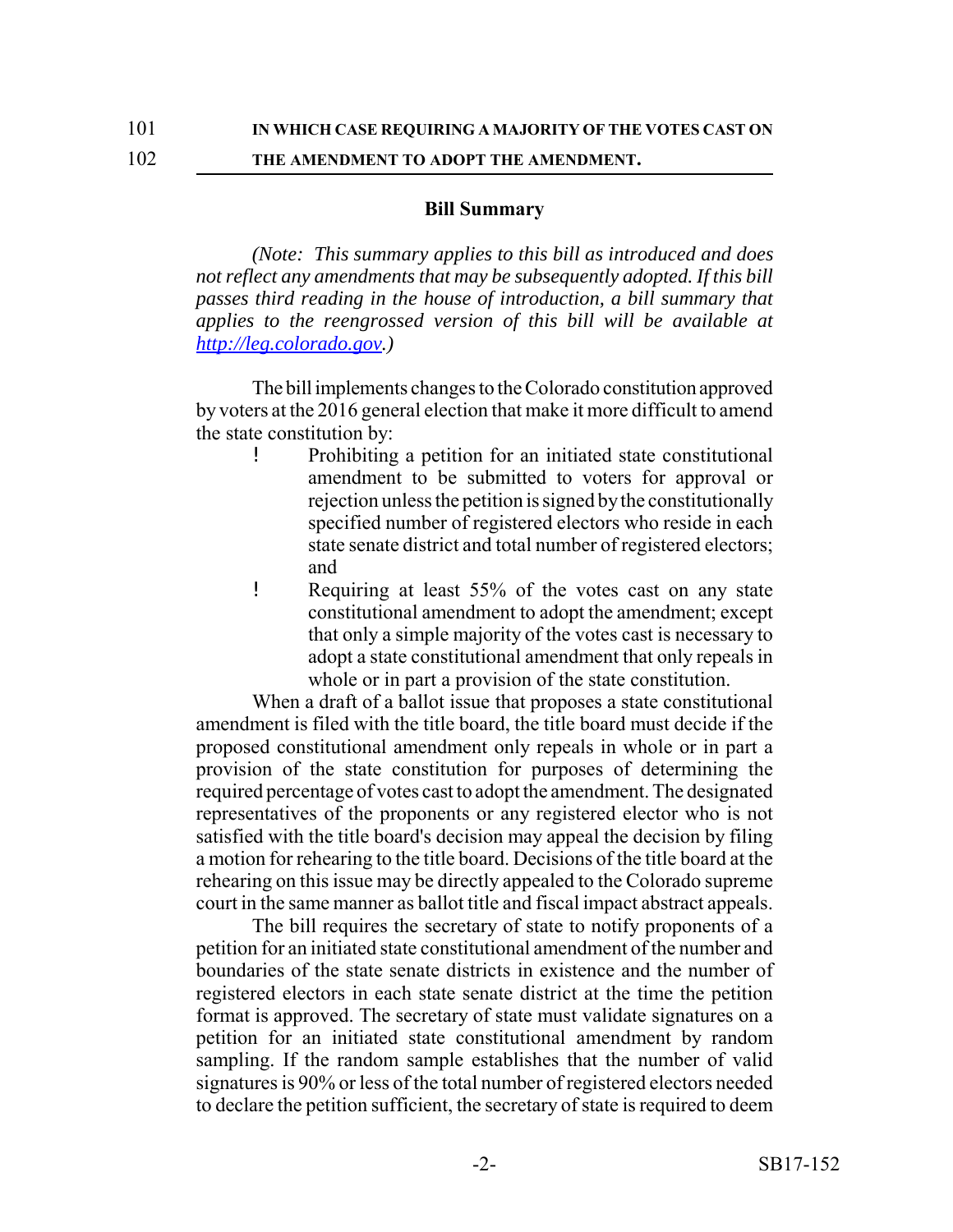the petition to be not sufficient. If the random sample establishes that the number of valid signatures is more than 90% of the total number of registered electors needed to declare the petition sufficient, the secretary of state is required to order the examination of each signature filed.

After the examination of a petition for an initiated constitutional amendment, the secretary of state is required to issue a statement as to whether a sufficient number of valid signatures from each state senate district and a sufficient total number of valid signatures appear to have been submitted to certify the petition to the ballot. If the secretary of state declares that the petition appears not to have either a sufficient number of valid signatures from each state senate district, a sufficient total number of valid signatures, or both, the secretary of state's statement shall specify the number of sufficient and insufficient signatures from each state senate district, the total number of sufficient or insufficient signatures, or both, as applicable. The bill allows the proponents of the petition to cure an insufficiency of signatures in one or more state senate districts, the total valid signatures, or both, as applicable.

1 *Be it enacted by the General Assembly of the State of Colorado:*

- 2 **SECTION 1.** In Colorado Revised Statutes, 1-40-106, **add** (3.5)
- 3 as follows:

 **1-40-106. Title board - meetings - ballot title - initiative and referendum.** (3.5) FOR EVERY PROPOSED CONSTITUTIONAL AMENDMENT, THE TITLE BOARD SHALL DETERMINE WHETHER THE PROPOSED CONSTITUTIONAL AMENDMENT ONLY REPEALS IN WHOLE OR IN PART A 8 PROVISION OF THE STATE CONSTITUTION FOR PURPOSES OF SECTION 1 (4)(b) OF ARTICLE V OF THE STATE CONSTITUTION. THE SECRETARY OF STATE SHALL KEEP A RECORD OF THE DETERMINATION MADE BY THE TITLE 11 BOARD.

12 **SECTION 2.** In Colorado Revised Statutes, 1-40-107, **amend** 13 (1)(b) and (2); and **add** (1)(a)(III) as follows:

14 **1-40-107. Rehearing - appeal - fees - signing.** (1) (a) (III) THE 15 DESIGNATED REPRESENTATIVES OF THE PROPONENTS OR ANY REGISTERED 16 ELECTOR WHO IS NOT SATISFIED WITH THE DETERMINATION BY THE TITLE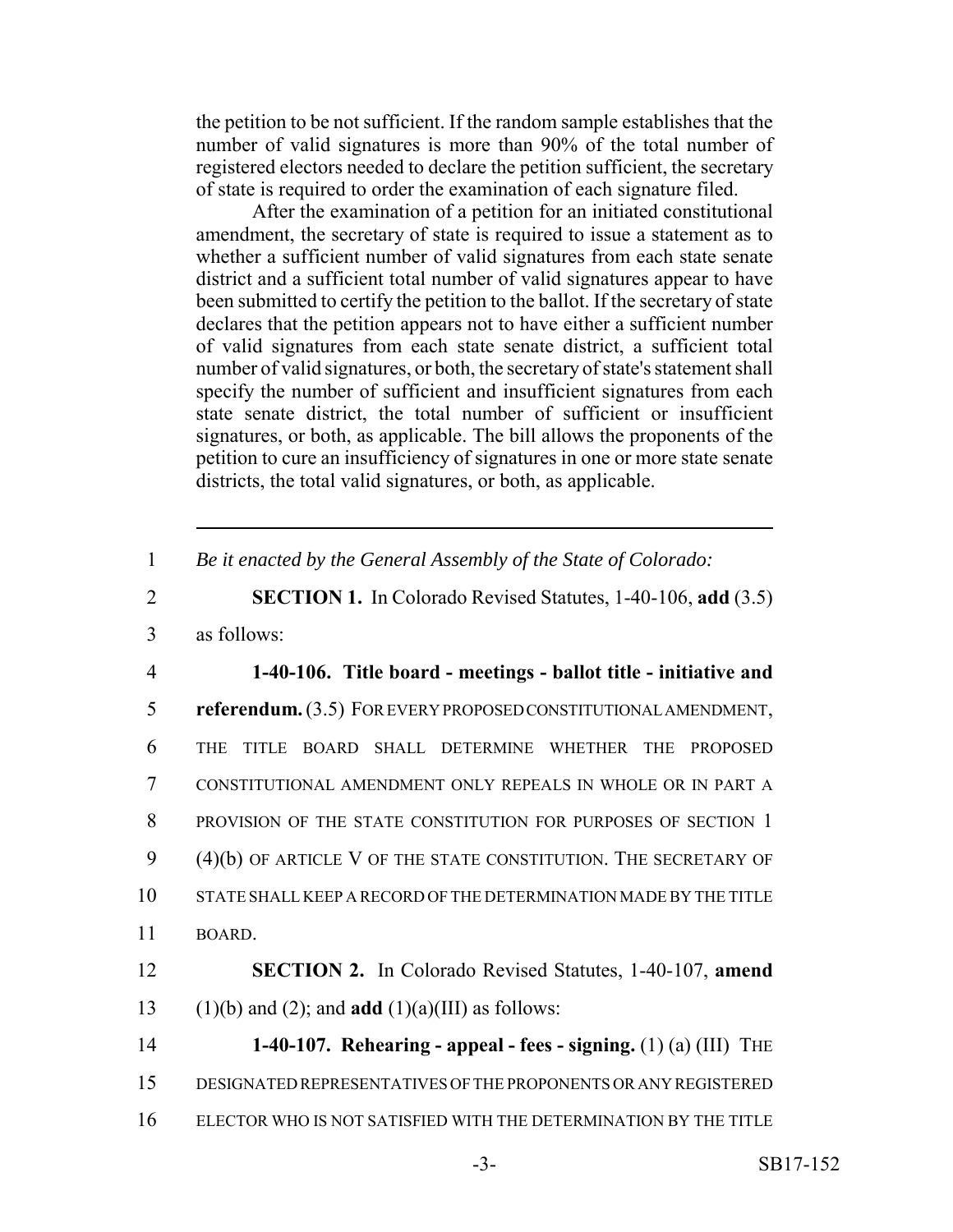BOARD MADE PURSUANT TO SECTION 1-40-106 (3.5) WITH RESPECT TO WHETHER A PETITION THAT PROPOSES A CONSTITUTIONAL AMENDMENT ONLY REPEALS IN WHOLE OR IN PART A PROVISION OF THE STATE CONSTITUTION MAY FILE A MOTION FOR A REHEARING WITH THE SECRETARY OF STATE WITHIN SEVEN DAYS AFTER THE TITLES AND SUBMISSION CLAUSE FOR THE INITIATIVE PETITION ARE SET ON THE GROUNDS THAT THE DETERMINATION IS INCORRECT.

 (b) A motion for rehearing must be typewritten and set forth with particularity the grounds for rehearing. If the motion claims that the petition contains more than a single subject, then the motion must, at a minimum, include a short and plain statement of the reasons for the claim. If the motion claims that the title and submission clause set by the title board are unfair or that they do not fairly express the true meaning and intent of the proposed state law or constitutional amendment, then the motion must identify the specific wording that is challenged. If the motion claims that an estimate in the abstract is incorrect, the motion must include documentation that supports a different estimate. If the motion claims that the abstract is misleading or prejudicial or does not comply with the statutory requirements, the motion must specifically identify the specific wording that is challenged or the requirement at issue. The title board may modify the abstract based on information presented at the rehearing. IF THE MOTION CLAIMS THAT THE DETERMINATION OF WHETHER THE PETITION THAT PROPOSES A CONSTITUTIONAL AMENDMENT ONLY REPEALS IN WHOLE OR IN PART A CONSTITUTIONAL PROVISION IS INCORRECT, THE MOTION MUST INCLUDE A SHORT AND PLAIN STATEMENT OF THE REASONS FOR THE CLAIM.

(2) If any person presenting OR THE DESIGNATED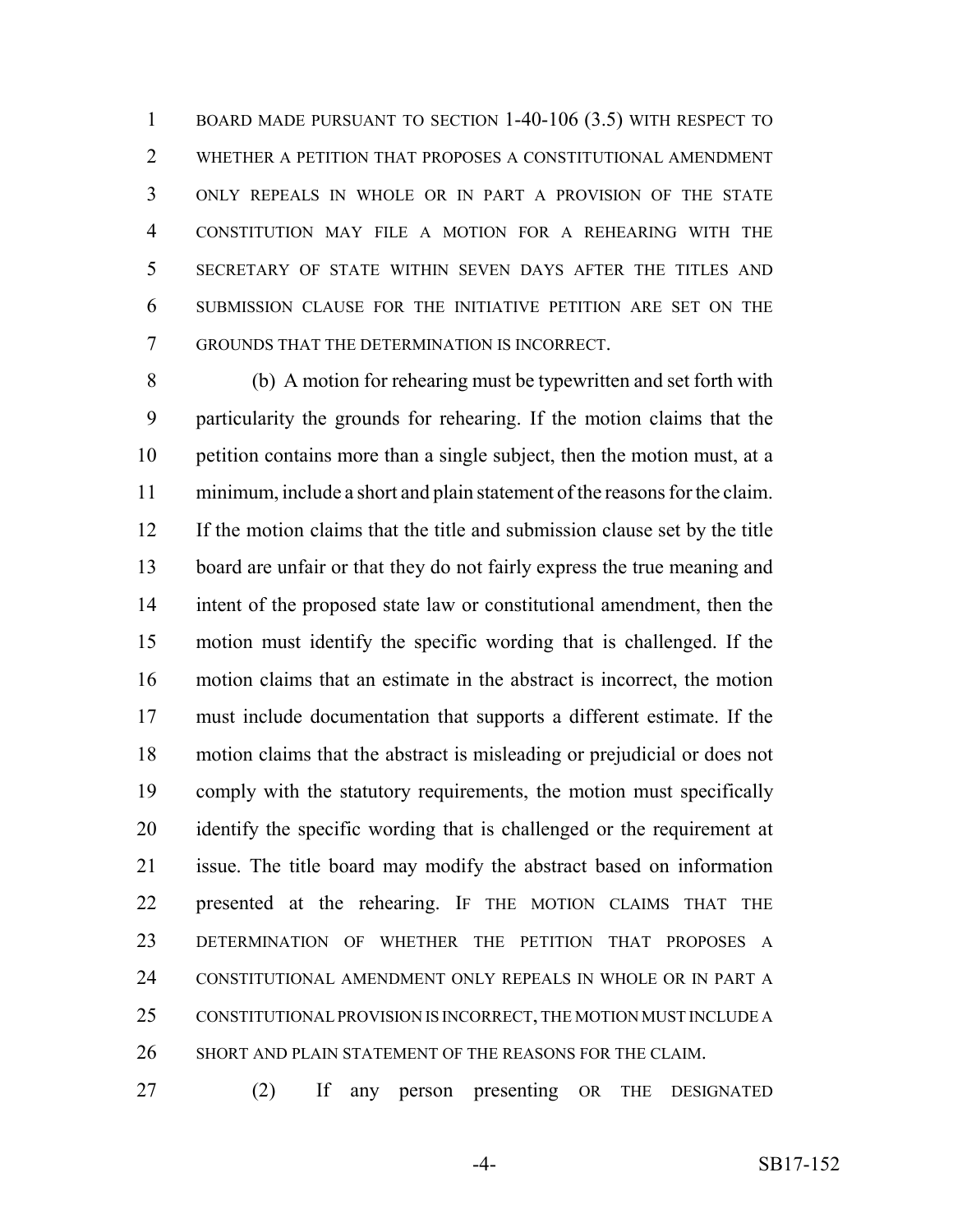REPRESENTATIVES OF THE PROPONENTS OF an initiative petition for which a motion for a rehearing is filed, any registered elector who filed a motion for a rehearing pursuant to subsection (1) of this section, or any other registered elector who appeared before the title board in support of or in opposition to a motion for rehearing is not satisfied with the ruling of the title board upon the motion, then the secretary of state shall furnish such person, upon request, a certified copy of the petition with the titles and submission clause of the proposed law or constitutional amendment, or 9 the abstract, OR THE DETERMINATION WHETHER THE PETITION REPEALS IN WHOLE OR IN PART A CONSTITUTIONAL PROVISION, together with a certified copy of the motion for rehearing and of the ruling thereon. If filed with the clerk of the supreme court within seven days thereafter, the matter shall be disposed of promptly, consistent with the rights of the parties, either affirming the action of the title board or reversing it, in which latter case the court shall remand it with instructions, pointing out where the title board is in error.

 **SECTION 3.** In Colorado Revised Statutes, 1-40-109, **amend** (1) as follows:

 **1-40-109. Signatures required - withdrawal.** (1) (a) No petition 20 for any initiated law or amendment to the state constitution shall be IS of 21 any force or effect, nor shall the proposed law or amendment to the state 22 constitution be submitted to the people of the state of Colorado for adoption or rejection at the polls, as is by law provided for, unless the 24 petition for the submission of the initiated law or amendment to the state 25 constitution is signed by the number of REGISTERED electors required by SECTION 1 (2) OF ARTICLE V OF the state constitution.

(b) NO PETITION FOR ANY INITIATED AMENDMENT TO THE STATE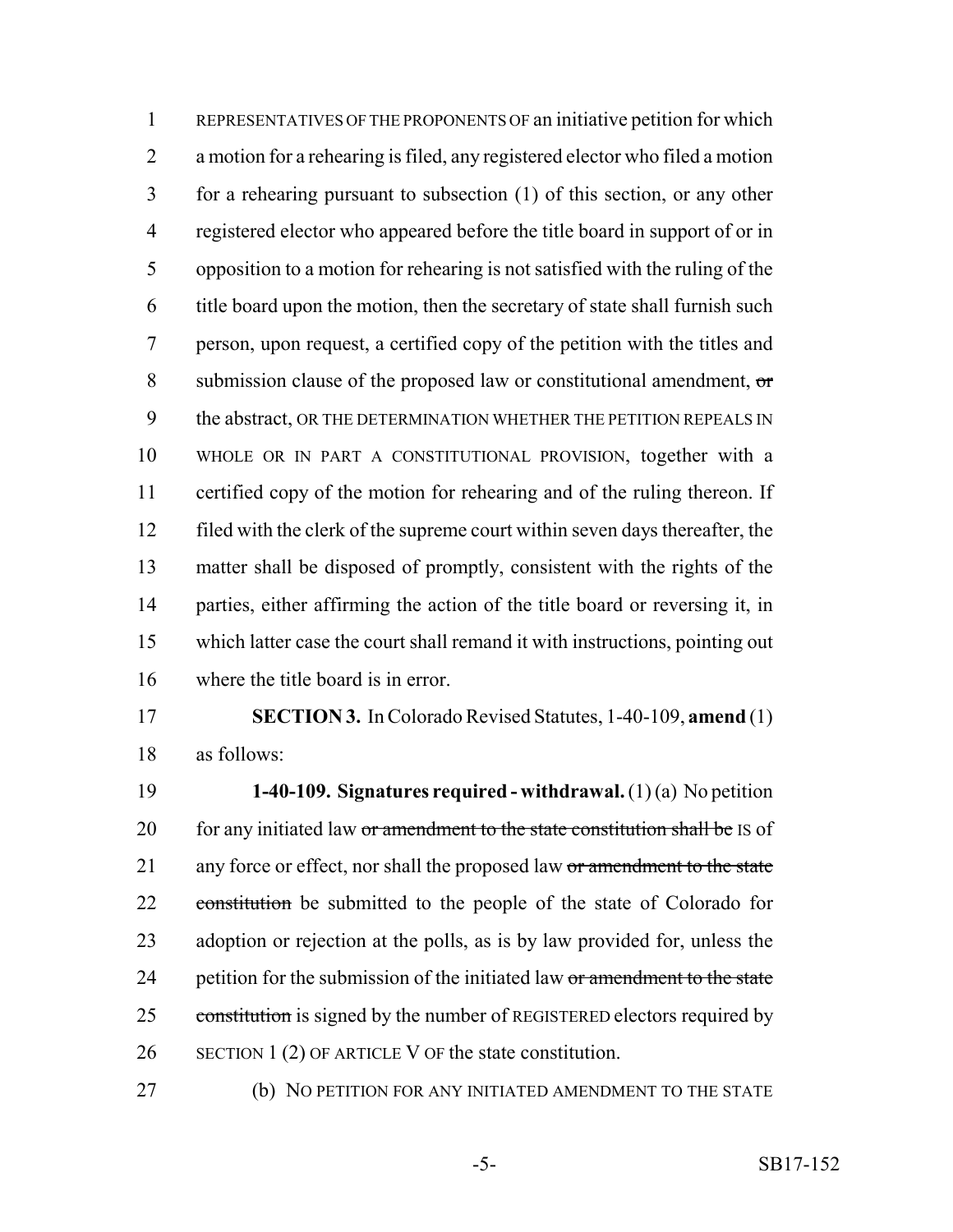CONSTITUTION IS OF ANY FORCE OR EFFECT, NOR SHALL THE INITIATED AMENDMENT TO THE STATE CONSTITUTION BE SUBMITTED TO THE PEOPLE OF THE STATE OF COLORADO FOR ADOPTION OR REJECTION AT THE POLLS, AS IS BY LAW PROVIDED FOR, UNLESS THE PETITION FOR THE SUBMISSION OF THE INITIATED AMENDMENT TO THE STATE CONSTITUTION IS SIGNED BY THE NUMBER OF REGISTERED ELECTORS REQUIRED BY THE STATE CONSTITUTION WHO RESIDE IN EACH STATE SENATE DISTRICT IN COLORADO, SO LONG AS THE TOTAL NUMBER OF REGISTERED ELECTORS WHO HAVE SIGNED THE PETITION IS AT LEAST THE NUMBER OF REGISTERED 10 ELECTORS REQUIRED BY SECTION 1 (2) OF ARTICLE V OF THE STATE CONSTITUTION. FOR PURPOSES OF THIS SUBSECTION (1)(b), THE NUMBER AND BOUNDARIES OF THE STATE SENATE DISTRICTS ARE THOSE IN EXISTENCE, AND THE NUMBER OF REGISTERED ELECTORS IN THE STATE SENATE DISTRICTS IS THOSE REGISTERED, AT THE TIME THE FORM OF THE PETITION IS APPROVED FOR CIRCULATION IN ACCORDANCE WITH SECTION  $16 \qquad 1-40-113 \; (1)(a).$ 

 **SECTION 4.** In Colorado Revised Statutes, 1-40-113, **add** (1)(c) as follows:

 **1-40-113. Form - representatives of signers.** (1) (c) THE SECRETARY OF STATE SHALL NOTIFY THE PROPONENTS AT THE TIME A PETITION FORMAT FOR AN INITIATED AMENDMENT TO THE STATE 22 CONSTITUTION IS APPROVED PURSUANT TO SUBSECTION (1)(a) OF THIS SECTION OF THE NUMBER AND BOUNDARIES OF THE STATE SENATE DISTRICTS IN EXISTENCE AND THE NUMBER OF REGISTERED ELECTORS IN EACH STATE SENATE DISTRICT AT THE TIME OF APPROVAL.

 **SECTION 5.** In Colorado Revised Statutes, 1-40-116, **amend** (4) as follows: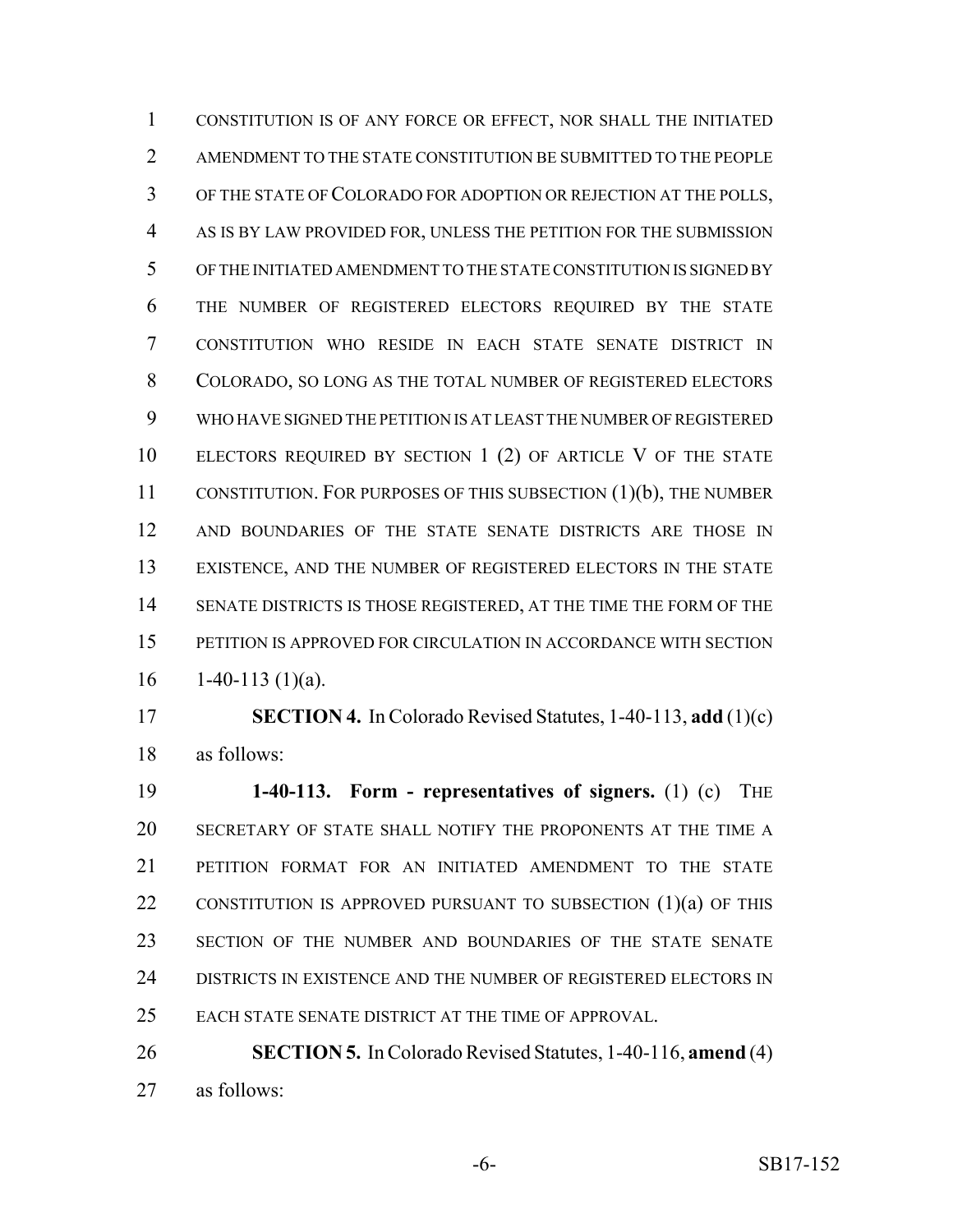**1-40-116. Validation - ballot issues - random sampling - rules.** 2 (4) (a) The secretary of state shall verify EXAMINE the signatures on the petition by use of random sampling. The random sample of signatures to 4 be verified shall EXAMINED MUST be drawn so that every signature filed 5 with the secretary of state shall be IS given an equal opportunity to be included in the sample. The secretary of state is authorized to engage in rule-making to establish the appropriate methodology for conducting such random sample.

9 (b) (I) The random sampling shall TO VALIDATE SIGNATURES ON A PETITION PROPOSING AN INITIATED LAW MUST include an examination 11 of no less than five percent of the signatures, but in no event less FEWER than four thousand signatures. If the random sample verification EXAMINATION establishes that the number of valid signatures is ninety percent or less of the number of registered eligible electors needed to find the petition sufficient, the SECRETARY OF STATE SHALL DEEM THE petition 16 shall be deemed to be not sufficient. If the random sample verification establishes that the number of valid signatures totals one hundred ten percent or more of the number of required signatures of registered eligible 19 electors, the SECRETARY OF STATE SHALL DEEM THE petition shall be 20 <del>deemed</del> sufficient. If the random sampling SAMPLE shows the number of valid signatures to be more than ninety percent but less than one hundred ten percent of the number of signatures of registered eligible electors needed to declare the petition sufficient, the secretary of state shall order 24 the examination and verification VALIDATION of each signature filed.

25 (II) THE RANDOM SAMPLING TO VALIDATE SIGNATURES ON A PETITION PROPOSING AN AMENDMENT TO THE STATE CONSTITUTION MUST INCLUDE AN EXAMINATION OF NO FEWER THAN FIVE PERCENT OF THE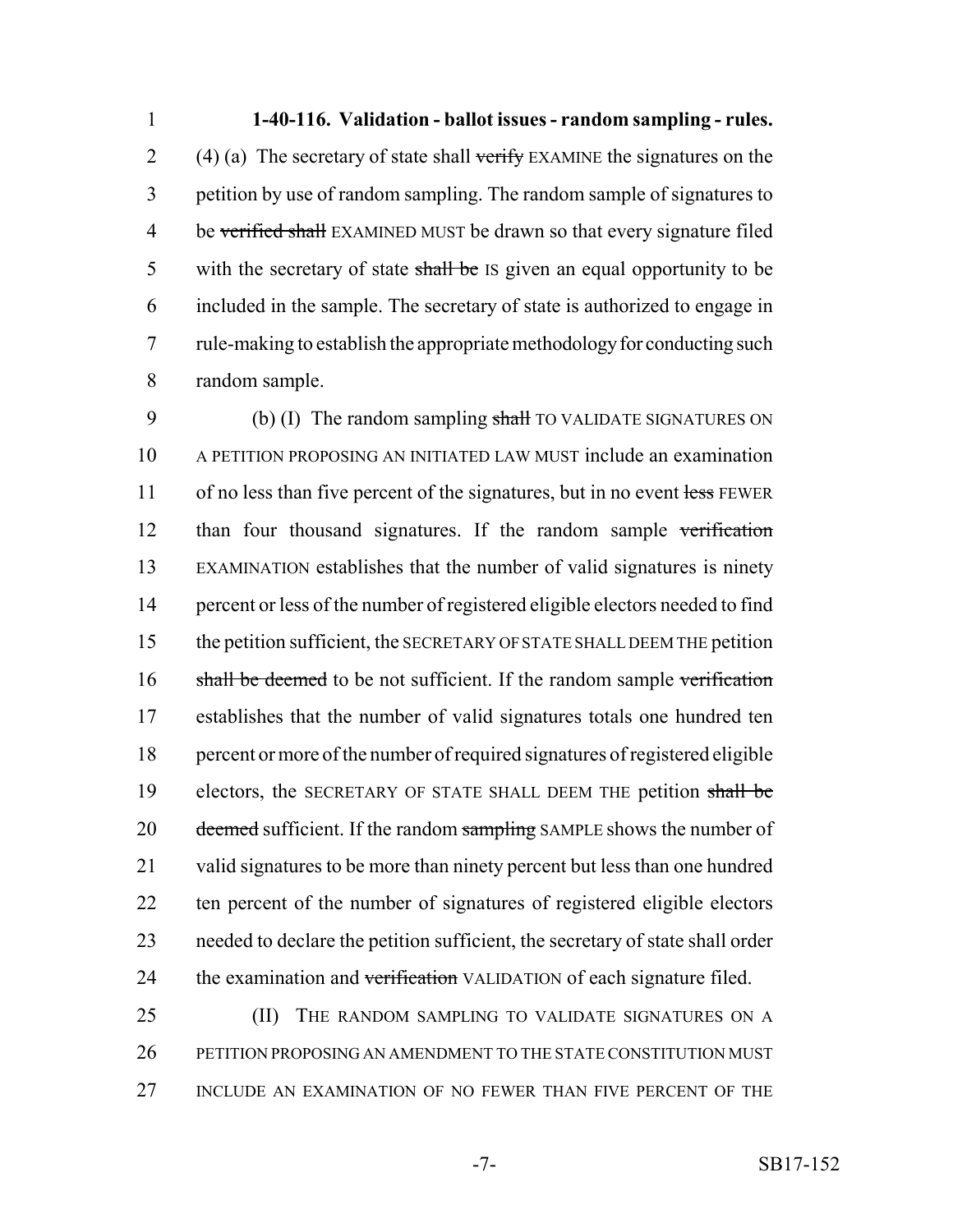SIGNATURES, BUT IN NO EVENT LESS THAN FOUR THOUSAND SIGNATURES. IF THE RANDOM SAMPLE ESTABLISHES THAT THE NUMBER OF VALID SIGNATURES IS NINETY PERCENT OR LESS OF THE NUMBER OF REGISTERED ELECTORS REQUIRED BY SECTION 1 (2) OF ARTICLE V OF THE STATE CONSTITUTION TO FIND THE PETITION SUFFICIENT, THE SECRETARY OF STATE SHALL DEEM THE PETITION TO BE NOT SUFFICIENT. IF THE RANDOM SAMPLE SHOWS THE NUMBER OF VALID SIGNATURES TO BE MORE THAN NINETY PERCENT OF THE NUMBER OF REGISTERED ELECTORS REQUIRED BY SECTION 1(2) OF ARTICLE V OF THE STATE CONSTITUTION TO DECLARE THE PETITION SUFFICIENT, THE SECRETARY OF STATE SHALL ORDER THE EXAMINATION OF EACH SIGNATURE FILED. **SECTION 6.** In Colorado Revised Statutes, **amend** 1-40-117 as

follows:

 **1-40-117. Statement of sufficiency - cure.** (1) After examining the petition:

 (a) IF THE PETITION PROPOSES A LAW, the secretary of state shall issue a statement as to whether a sufficient number of valid signatures appears to have been submitted to certify the petition to the ballot; OR

 (b) IF THE PETITION PROPOSES AN AMENDMENT TO THE STATE CONSTITUTION, THE SECRETARY OF STATE SHALL ISSUE A STATEMENT AS 21 TO WHETHER A SUFFICIENT NUMBER OF VALID SIGNATURES FROM EACH 22 STATE SENATE DISTRICT AND A SUFFICIENT TOTAL NUMBER OF VALID SIGNATURES APPEAR TO HAVE BEEN SUBMITTED TO CERTIFY THE PETITION 24 TO THE BALLOT.

25 (2) If the petition PROPOSES AN INITIATED LAW AND was verified 26 VALIDATED by random sample, the statement shall MUST contain the total number of signatures submitted and whether the number of signatures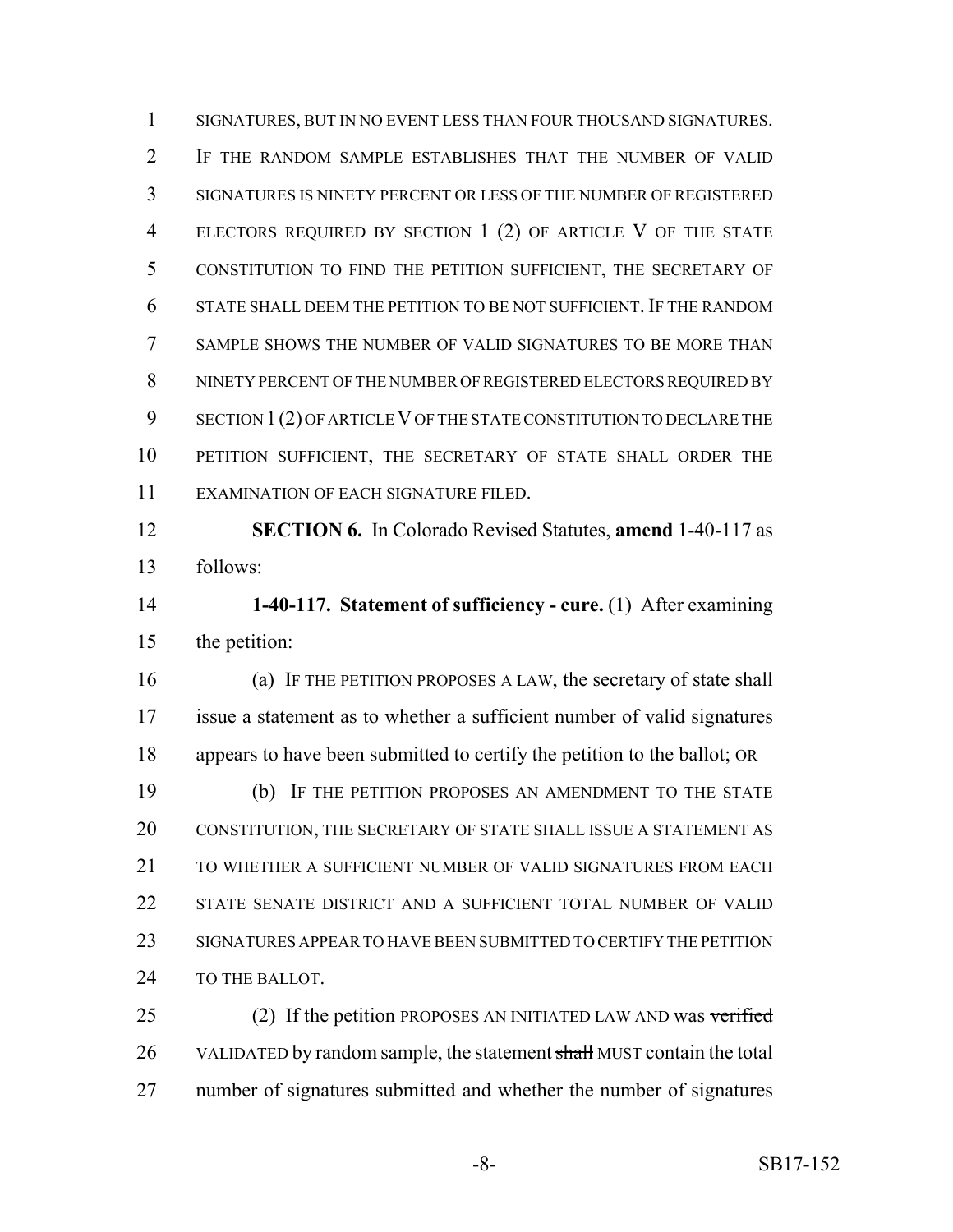presumed valid was ninety percent of the required total or less or one hundred ten percent of the required total or more.

 (3) (a) If the secretary declares that the petition appears not to have a sufficient number of valid signatures, the statement issued by the 5 secretary shall MUST specify the number of sufficient and insufficient signatures. The secretary shall identify by section number and line number within the section those signatures found to be insufficient and the grounds for the insufficiency. Such information shall be kept on file for public inspection in accordance with section 1-40-118.

 (b) In the event the secretary of state issues a statement declaring 11 that a petition, having first been submitted with the required number of signatures, appears not to have a sufficient number of TOTAL valid signatures, A SUFFICIENT NUMBER OF VALID SIGNATURES IN ONE OR MORE STATE SENATE DISTRICTS, OR BOTH, AS APPLICABLE, the designated representatives of the proponents may cure the insufficiency by filing an addendum to the original petition for the purpose of offering such number of additional signatures as will cure the insufficiency. No addendum offered as a cure shall be considered unless the addendum conforms to requirements for petitions outlined in sections 1-40-110, 1-40-111, and 1-40-113 and unless the addendum is filed with the secretary of state within the fifteen-day period after the insufficiency is declared and unless 22 filed with the secretary of state no later than three months and three 23 weeks before the election at which the initiative petition is to be voted on. 24 All filings under this paragraph  $(b)$  SUBSECTION  $(3)(b)$  shall be made by 3 p.m. on the day of filing. Upon submission of a timely filed addendum, 26 the secretary of state shall order the examination and verification of each signature on the addendum. The addendum shall not be available to the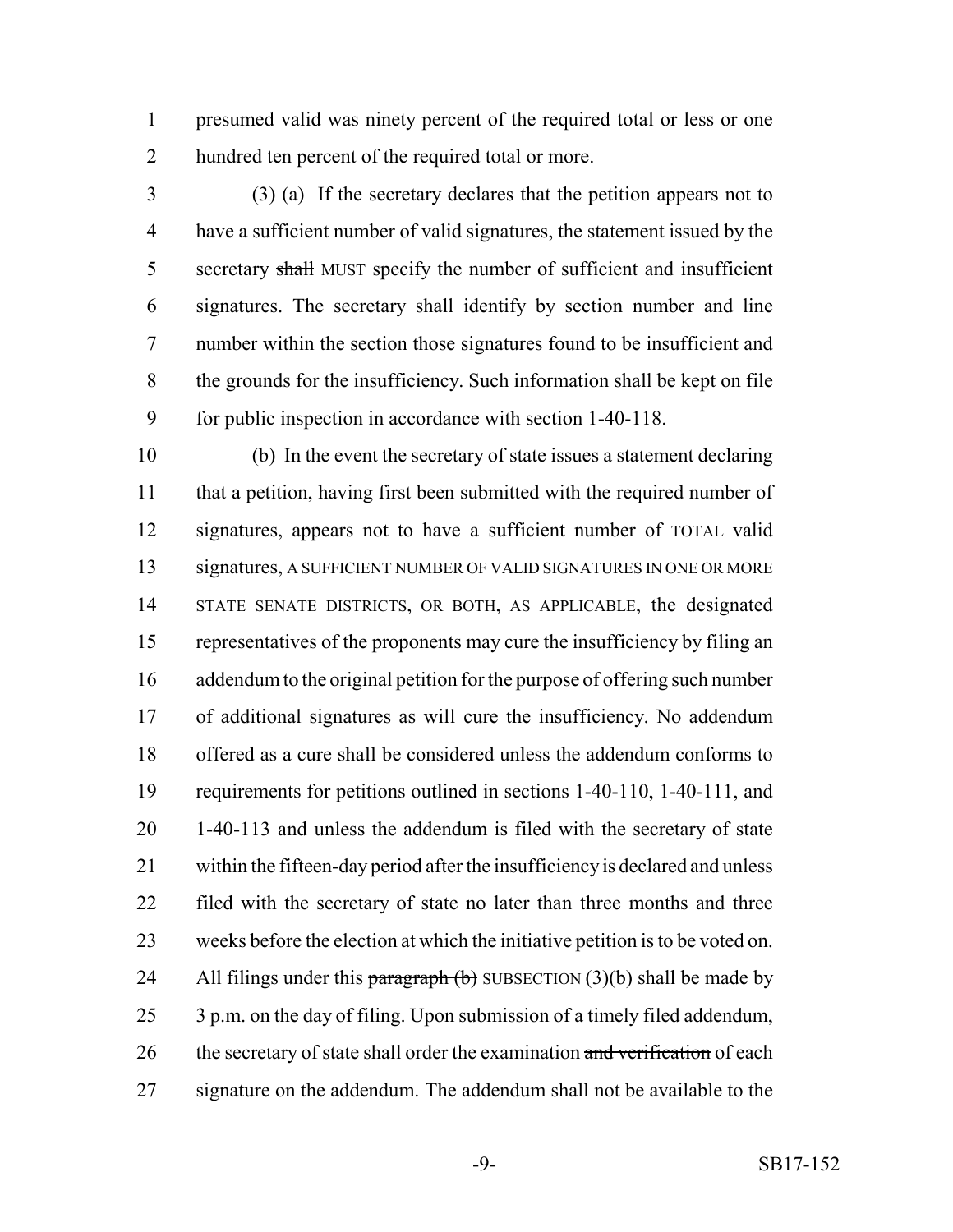public for a period of up to ten calendar days for such examination. After examining the petition, the secretary of state shall, within ten calendar days, issue a statement as to whether the addendum cures the 4 insufficiency INSUFFICIENCIES found in the original petition.

follows:

**SECTION 7.** In Colorado Revised Statutes, **amend** 1-40-123 as

 **1-40-123. Counting of votes - effective date - conflicting provisions.** (1) The votes on all measures submitted to the people shall be counted and properly entered after the votes for candidates for office cast at the same election are counted and shall be counted, canvassed, and returned and the result determined and certified in the manner provided by law concerning other elections. The secretary of state who has certified the election shall, without delay, make and transmit to the governor a 14 certificate of election. The measure shall take TAKES effect from and after the date of the official declaration of the vote by proclamation of the governor, but not later than thirty days after the votes have been canvassed, as provided in section 1 of article V of the state constitution.

18 (2) A majority of the votes cast thereon shall adopt ADOPTS any measure submitted FOR A PROPOSED LAW, and, in case of adoption of conflicting provisions, the one that receives the greatest number of 21 affirmative votes shall prevail PREVAILS in all particulars as to which 22 there is a conflict.

 (3) AT LEAST FIFTY-FIVE PERCENT OF THE VOTES CAST THEREON 24 ADOPTS ANY MEASURE SUBMITTED FOR AN AMENDMENT TO THE STATE CONSTITUTION; EXCEPT THAT A MAJORITY OF THE VOTES CAST THEREON ADOPTS ANY MEASURE SUBMITTED FOR AN AMENDMENT TO THE STATE CONSTITUTION THAT ONLY REPEALS IN WHOLE OR IN PART ANY PROVISION